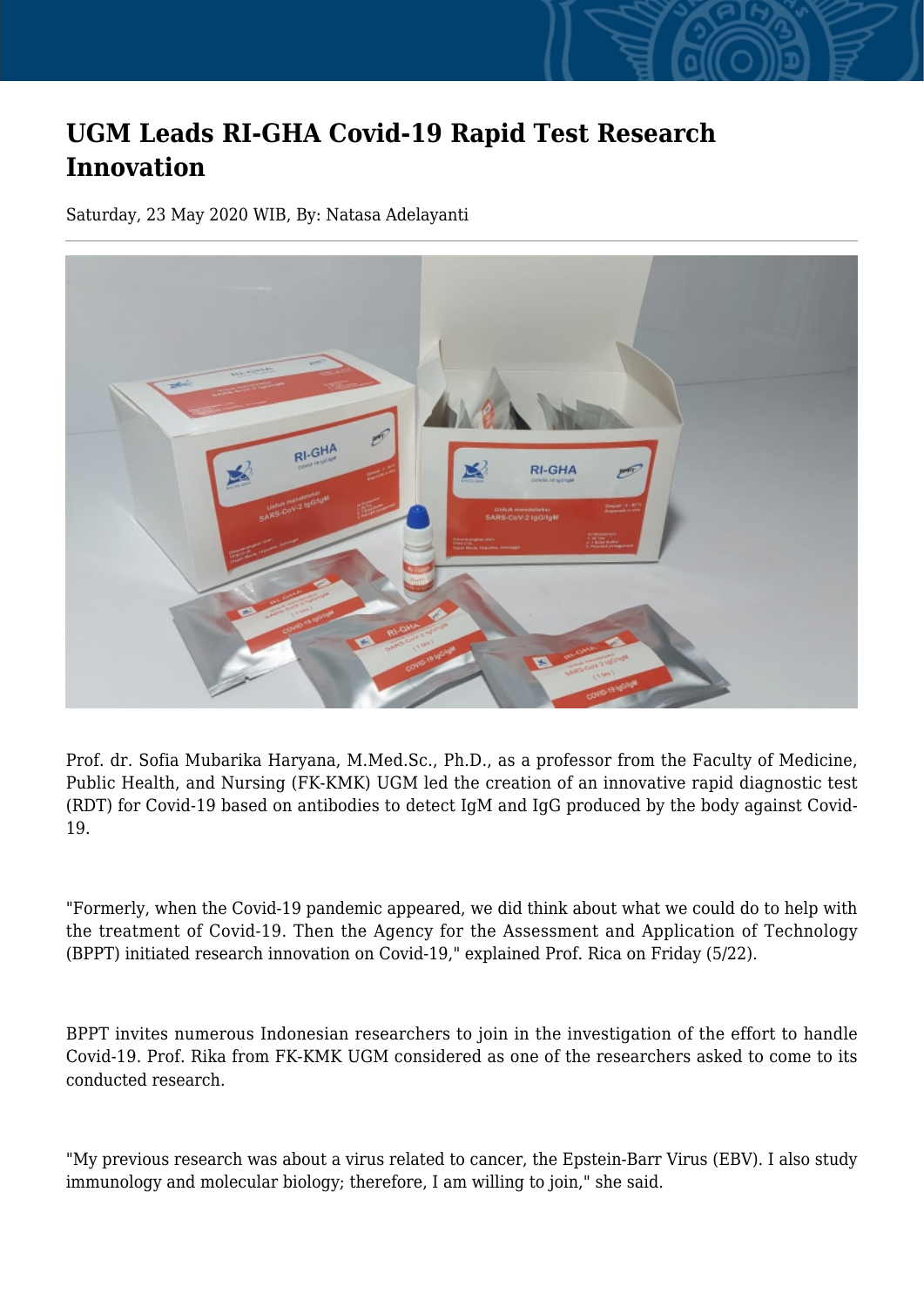In its development, there are six areas of research innovation that are becoming the focus of BPPT, one of which is a rapid diagnostic test. She has the experience of making rapid diagnostic tests for Epstein-Barr Virus (EBV) in patients with nasopharyngeal cancer and then chose to join the team to conduct research innovations in rapid diagnostic tests by collaborating with other researchers, namely Prof. dr. Tri Wibawa, Ph.D., Sp.MK (K), a virologist and Professor of FK-KMK UGM. There was also Prof. dr. Mulyanto, FK-KMK UGM Alumni as a researcher of the Mataram Hepatic Laboratory, West Nusa Tenggara.

Besides, I also joined Prof. Dr. drh. Fedik Abdul Rantam, Virologist, and Prof. Dr. dr. Cita Rosita Sigit Prakoeswa, Sp.KK (K)., Professor of Airlangga University, Surabaya. This rapid diagnostic test product is called RI-GHA, which is an extension of the Republic of Indonesia - Gadjah Mada - Hepatika - Airlangga.

Prof. Mulyanto compiled a formula for the Covid-19 rapid diagnostic test armed with the research experience he did in making rapid tests for hepatitis that currently used in Sakura country, Japan. The testing process uses Covid-19 positive serum obtained from the National Board of Health Research and Development.

"After the results were positive, then we also conducted a comparative test with commercial products. It turns out that the commercial product in circulation is total Immunoglobulin, so it's not precise, and it's not like the total IgM or IgG that we developed," explained Rika related to the process of developing this rapid diagnostic test.

The test results showed that from 20 samples with positive IgM, RI-GHA products obtained 8 positives. Furthermore, compared to the best commercial brands, there are also eight positive results obtained.

"It means that the Covid-19 positive sample that was previously tested by PCR resulted in 20 turns out to produce eight new antibodies, possibly the remaining antibodies have not yet formed," she said.

Using the initial data of this comparative test, the team conducted an online registration process and a marketing authorization process.

According to Rika, from the total production of 10,000 tests, as many as 4,000 tests will be submitted for validation tests to get high accuracy in the community.